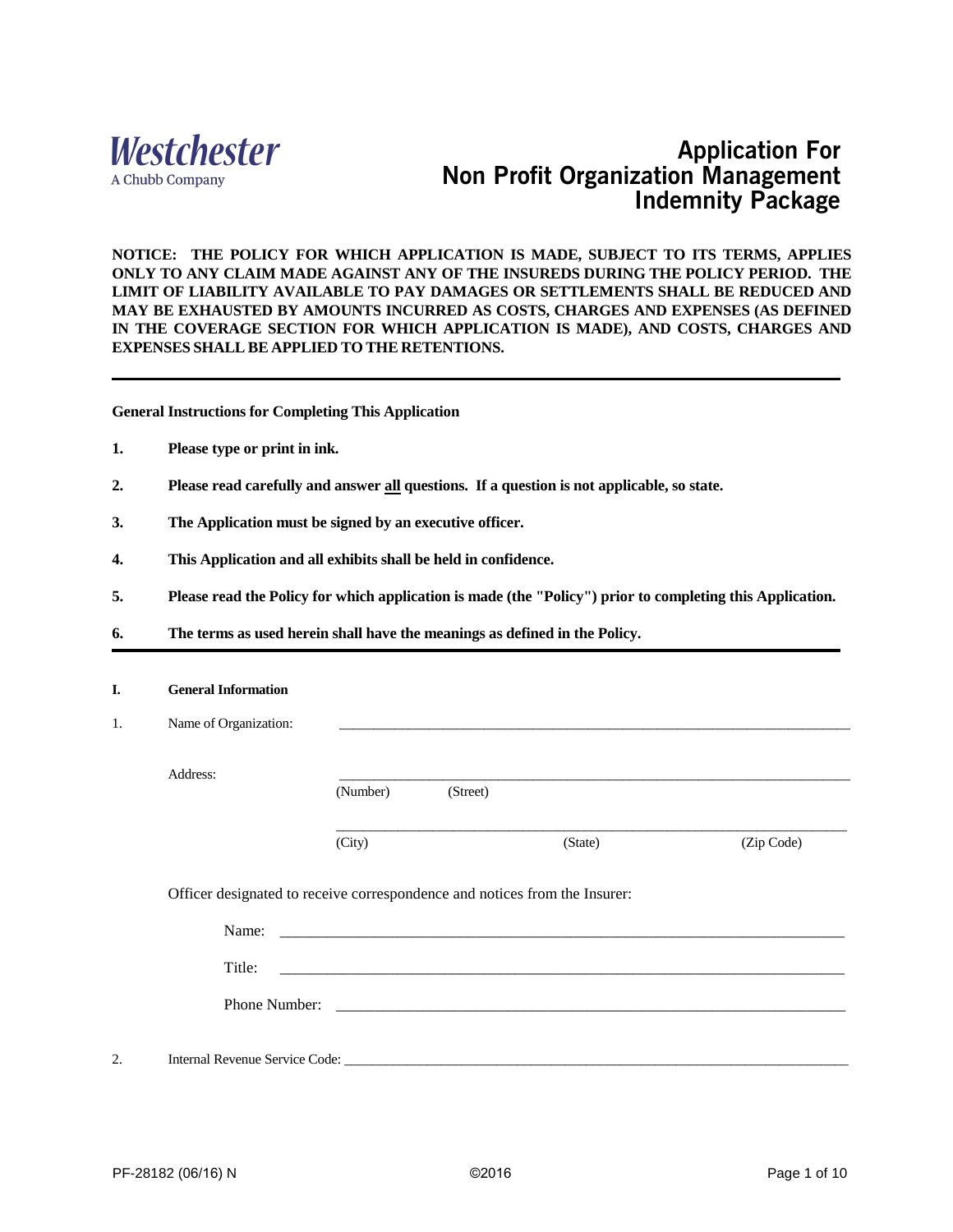3. Nature of Operations:

| <b>Blood Bank/Tissue Bank</b><br>Hospitals/HMO/PPO<br>Labor Union<br>Camp<br><b>Chamber of Commerce</b><br>Museums/Libraries/Aquarium/Zoo<br>Charitable Organization/Shelter<br>Assisted Living Facility/Nursing Home<br>Religious Organizations/Church<br>Child Care/Day Care/Elder Care Facility |                                      |
|----------------------------------------------------------------------------------------------------------------------------------------------------------------------------------------------------------------------------------------------------------------------------------------------------|--------------------------------------|
|                                                                                                                                                                                                                                                                                                    |                                      |
|                                                                                                                                                                                                                                                                                                    |                                      |
|                                                                                                                                                                                                                                                                                                    |                                      |
|                                                                                                                                                                                                                                                                                                    |                                      |
|                                                                                                                                                                                                                                                                                                    |                                      |
| Colleges and Universities<br>Research/Development Institute                                                                                                                                                                                                                                        |                                      |
| Social or Recreational Club<br><b>Community Development Organization</b>                                                                                                                                                                                                                           |                                      |
|                                                                                                                                                                                                                                                                                                    |                                      |
| <b>Community Health Centers</b><br>Social Welfare Organization                                                                                                                                                                                                                                     |                                      |
| <b>Convention Center</b><br><b>Sports Associations</b>                                                                                                                                                                                                                                             |                                      |
| Cooperatives<br><b>Trade Association Non-Credentialing</b>                                                                                                                                                                                                                                         |                                      |
| Family Planning Center<br><b>Trade Associations Credentialing</b>                                                                                                                                                                                                                                  |                                      |
| Foundation<br><b>Trusts</b>                                                                                                                                                                                                                                                                        |                                      |
| Fraternal Society or Association<br>Veterans Association                                                                                                                                                                                                                                           |                                      |
| Golf or Country Club<br>Yacht Club                                                                                                                                                                                                                                                                 |                                      |
| Other (please specify):                                                                                                                                                                                                                                                                            |                                      |
|                                                                                                                                                                                                                                                                                                    |                                      |
| Has the Organization been in operation longer than three (3) years?<br>4.                                                                                                                                                                                                                          | Yes<br><b>No</b>                     |
| Is the Organization involved in any labor/union negotiations or collective bargaining activities?<br>5.                                                                                                                                                                                            | Yes<br>No                            |
| <b>Prior Insurance Information and Activities Information</b><br>П.                                                                                                                                                                                                                                |                                      |
| Describe any current insurance maintained. The Continuity Date below means the policy inception date for<br>1.                                                                                                                                                                                     |                                      |
| which the most recent main form application was attached.                                                                                                                                                                                                                                          |                                      |
| Limits<br>Coverage<br><u>Yes</u><br>$\underline{\mathrm{No}}$                                                                                                                                                                                                                                      | <b>Continuity Date</b>               |
|                                                                                                                                                                                                                                                                                                    |                                      |
|                                                                                                                                                                                                                                                                                                    |                                      |
| <b>Employment Practices Liability</b>                                                                                                                                                                                                                                                              |                                      |
| Insured Persons and Organization Liability                                                                                                                                                                                                                                                         |                                      |
| <b>Fiduciary Liability</b>                                                                                                                                                                                                                                                                         |                                      |
|                                                                                                                                                                                                                                                                                                    |                                      |
| Crime Insurance                                                                                                                                                                                                                                                                                    |                                      |
|                                                                                                                                                                                                                                                                                                    |                                      |
| 2.<br><b>CLAIMS INFORMATION:</b>                                                                                                                                                                                                                                                                   |                                      |
| Has there been, or is there now pending, any Claim(s) against any<br>a.                                                                                                                                                                                                                            | $Yes \Box No$                        |
| proposed Insured?                                                                                                                                                                                                                                                                                  |                                      |
| Does any proposed Insured have knowledge or information of any act,<br>b.                                                                                                                                                                                                                          |                                      |
| error, omission, fact, circumstance, inquiry or investigation which might                                                                                                                                                                                                                          | $Yes \tNo$                           |
| give rise to a Claim under the proposed Policy?                                                                                                                                                                                                                                                    |                                      |
|                                                                                                                                                                                                                                                                                                    |                                      |
| During the last 3 years have any of the Insureds been involved in any<br>c.                                                                                                                                                                                                                        |                                      |
| administrative proceedings before the Equal Employment Opportunity                                                                                                                                                                                                                                 |                                      |
| Commission, the U.S. Department of Labor, including the Office of Federal                                                                                                                                                                                                                          | $\blacksquare$ Yes $\blacksquare$ No |
| Contract Compliance Programs, or any state or local government agency                                                                                                                                                                                                                              |                                      |
| whose purpose is to address employment-related claims?                                                                                                                                                                                                                                             |                                      |
| Have any Insureds ever been the subject of a disciplinary action or<br>d.<br>required to comply with any judicial or administrative agreement, order,                                                                                                                                              | $\blacksquare$ Yes $\blacksquare$ No |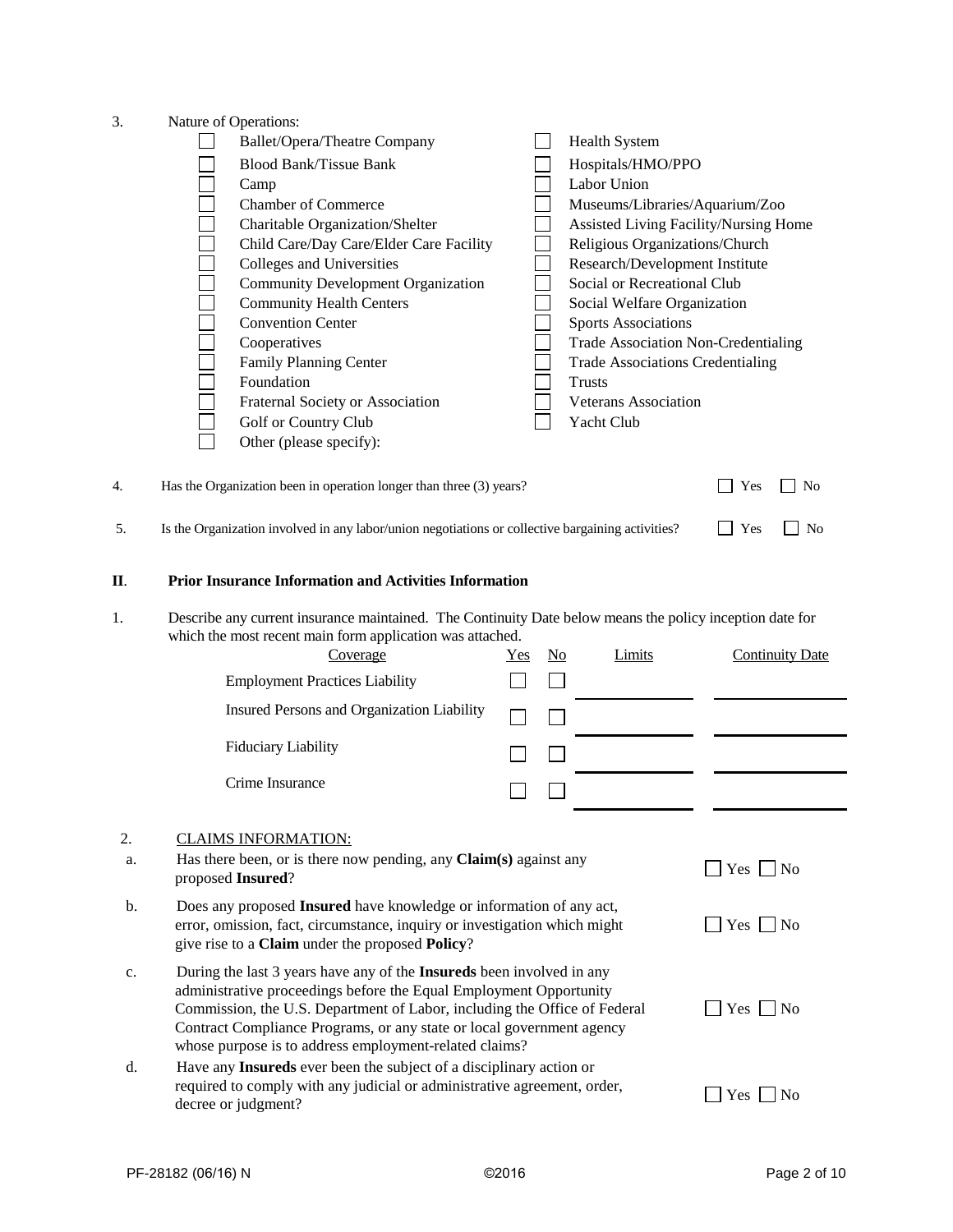**If "Yes" to any of Questions II.2.a, II.2.b, II.2.c, or II.2.d, please attach a detailed explanation including date of claim, claimant, nature of claim, defense costs, indemnity amount, reserve amount and current status for each claim, notice or circumstance.**

It is agreed that with respect to questions II.2.a, II.2.b, II.2.c, and II.2.d, above, if such **Claim**, knowledge, information, proceeding, agreement, order, decree or judgment exists, any **Claim** arising therefrom is excluded from the proposed coverage.

## **FRAUD WARNING STATEMENTS**

**NOTICE TO ARKANSAS, LOUISIANA AND WEST VIRGINIA APPLICANTS:** Any person who knowingly presents a false or fraudulent claim for payment of a loss or benefit or knowingly presents false information in an application for insurance is guilty of a crime and may be subject to fines and confinement in prison.

**NOTICE TO COLORADO APPLICANTS:** It is unlawful to knowingly provide false, incomplete, or misleading facts or information to an insurance company for the purpose of defrauding or attempting to defraud the company. Penalties may include imprisonment, fines, denial of insurance and civil damages. Any insurance company or agent of an insurance company who knowingly provides false, incomplete, or misleading facts or information to a policyholder or claimant for the purpose of defrauding or attempting to defraud the policyholder or claimant with regard to a settlement or award payable from insurance proceeds shall be reported to the Colorado Division of Insurance within the Department of Regulatory Agencies.

**NOTICE TO DISTRICT OF COLUMBIA APPLICANTS:** WARNING: It is a crime to provide false or misleading information to an insurer for the purpose of defrauding the insurer or any other person. Penalties include imprisonment and/or fines. In addition, an insurer may deny insurance benefits if false information materially related to a claim was provided by the applicant.

**NOTICE TO FLORIDA APPLICANTS:** Any person who knowingly and with intent to injure, defraud or deceive any insurer, files a statement of claim or an application (or any supplemental application, questionnaire or similar document) containing any false, incomplete, or misleading information is guilty of a felony of the third degree.

**NOTICE TO HAWAII APPLICANTS:** For your protection, Hawaii law requires you to be informed that presenting a fraudulent claim for payment or loss or benefit is a crime punishable by fines or imprisonment, or both.

**NOTICE TO KENTUCKY APPLICANTS:** Any person who knowingly and with intent to defraud any insurance company or other person files an application for insurance containing any materially false information or conceals, for the purpose of misleading, information concerning any fact material thereto commits a fraudulent insurance act, which is a crime.

**NOTICE TO MAINE APPLICANTS:** It is a crime to knowingly provide false, incomplete or misleading information to an insurance company for the purpose of defrauding the company. Penalties may include imprisonment, fines or a denial of insurance benefits.

**NOTICE TO MARYLAND APPLICANTS:** Any person who knowingly and willfully presents a false or fraudulent claim for payment of a loss or benefit or who knowingly and willfully presents false information in an application for insurance is guilty of a crime and may be subject to fines and confinement in prison.

**NOTICE TO MINNESOTA APPLICANTS:** A person who submits an application or files a claim with intent to defraud or helps commit a fraud against an insurer is guilty of a crime.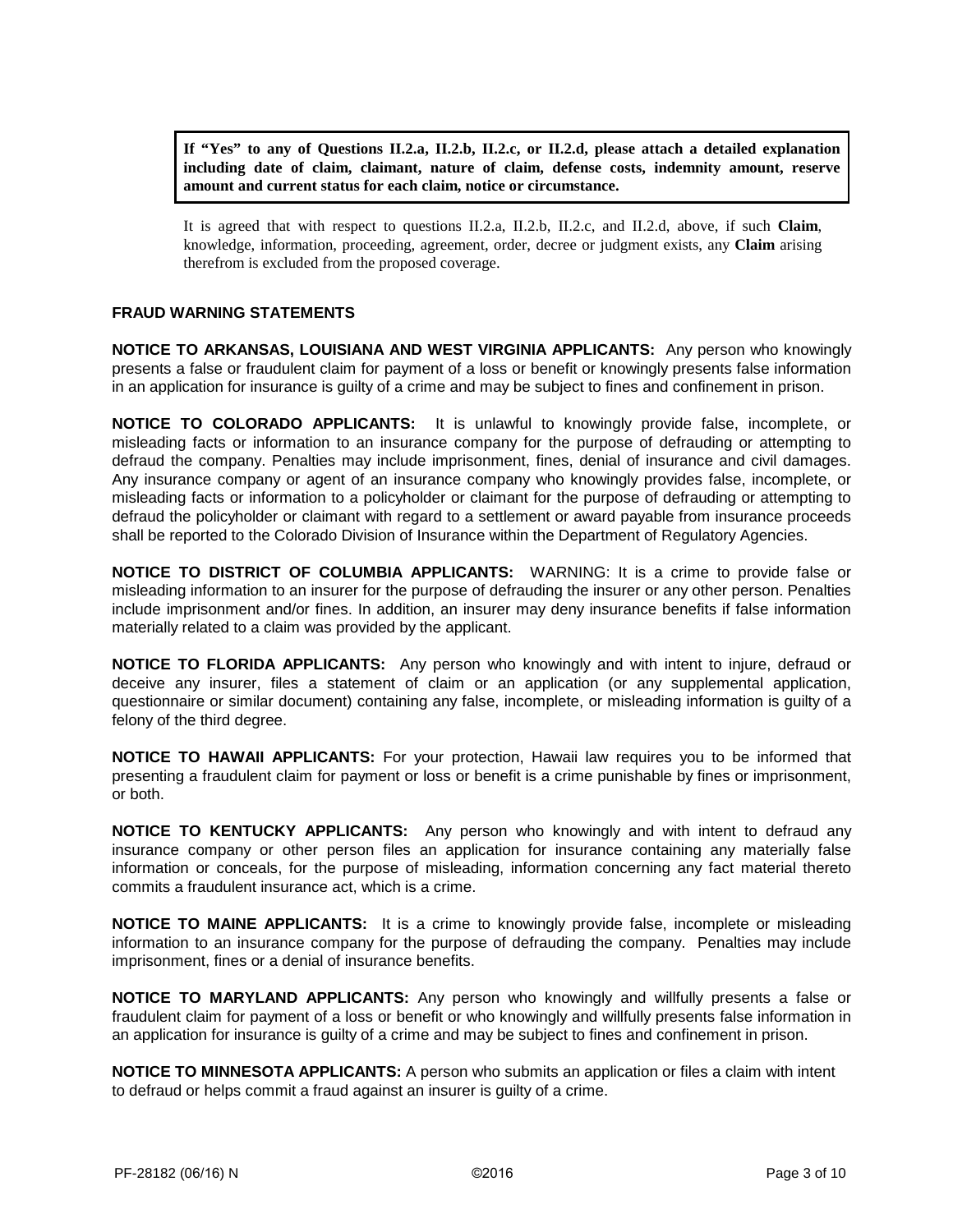**NOTICE TO NEW JERSEY APPLICANTS:** Any person who includes any false or misleading information on an application for an insurance policy is subject to criminal and civil penalties.

**NOTICE TO NEW MEXICO APPLICANTS:** ANY PERSON WHO KNOWINGLY PRESENTS A FALSE OR FRAUDULENT CLAIM FOR PAYMENT OF A LOSS OR BENEFIT OR KNOWINGLY PRESENTS FALSE INFORMATION IN AN APPLICATION FOR INSURANCE IS GUILTY OF A CRIME AND MAY BE SUBJECT TO CIVIL FINES AND CRIMINAL PENALTIES.

**NOTICE TO NEW YORK APPLICANTS:** Any person who knowingly and with intent to defraud any insurance company or other person files an application for insurance or statement of claim containing any materially false information, or conceals for the purpose of misleading, information concerning any fact material thereto, commits a fraudulent insurance act, which is a crime, and shall also be subject to a civil penalty cont to exceed five thousand dollars and the stated value of the claim for each such violation.

**NOTICE TO OHIO APPLICANTS:** Any person who, with intent to defraud or knowing that he is facilitating a fraud against an insurer, submits an application or files a claim containing a false or deceptive statement is guilty of insurance fraud.

**NOTICE TO OKLAHOMA APPLICANTS:** WARNING: Any person who knowingly, and with intent to injure, defraud or deceive any insurer, makes any claim for the proceeds of an insurance policy containing any false, incomplete or misleading information is guilty of a felony.

**NOTICE TO OREGON APPLICANTS:** Any person who knowingly and with intent to defraud any insurance company or another person, files an application for insurance or statement of claim containing any materially false information, or conceals information for the purpose of misleading, commits a fraudulent insurance act, which may be a crime and may subject such person to criminal and civil penalties.

**NOTICE TO PENNSYLVANIA APPLICANTS:** Any person who knowingly and with intent to defraud any insurance company or other person files an application for insurance or statement of claim containing any materially false information or conceals for the purpose of misleading, information concerning any fact material thereto commits a fraudulent insurance act, which is a crime and subjects such person to criminal and civil penalties.

**NOTICE TO TENNESSEE, VIRGINIA AND WASHINGTON APPLICANTS:** It is a crime to knowingly provide false, incomplete or misleading information to an insurance company for the purpose of defrauding the company. Penalties include imprisonment, fines and denial of insurance benefits.

## **NOTICE TO ALL APPLICANTS:**

**ANY PERSON WHO KNOWINGLY AND WITH INTENT TO DEFRAUD ANY INSURANCE COMPANY OR ANOTHER PERSON, FILES AN APPLICATION FOR INSURANCE OR STATEMENT OF CLAIM CONTAINING ANY MATERIALLY FALSE INFORMATION, OR CONCEALS INFORMATION FOR THE PURPOSE OF MISLEADING, COMMITS A FRAUDULENT INSURANCE ACT, WHICH IS A CRIME AND MAY SUBJECT SUCH PERSON TO CRIMINAL AND CIVIL PENALTIES**.

#### NOTICE TO APPLICANTS. PLEASE READ CAREFULLY

BY SIGNING THIS APPLICATION, THE APPLICANT, ON BEHALF OF ALL PROPOSED INSUREDS, REPRESENTS TO THE COMPANY THAT ALL STATEMENTS MADE IN THIS APPLICATION AND ATTACHMENTS HERETO ABOUT THE APPLICANT, ITS SUBSIDIARIES, AND THEIR OPERATIONS ARE TRUE AND COMPLETE, AND THAT NO MATERIAL FACTS HAVE BEEN MISSTATED, OMITTED, SUPPRESSED, CONCEALED, OR MISREPRESENTED IN THIS APPLICATION OR ITS ATTACHMENTS . THE APPLICANT UNDERSTANDS AND AGREES THAT IF, AFTER THE DATE OF THIS APPLICATION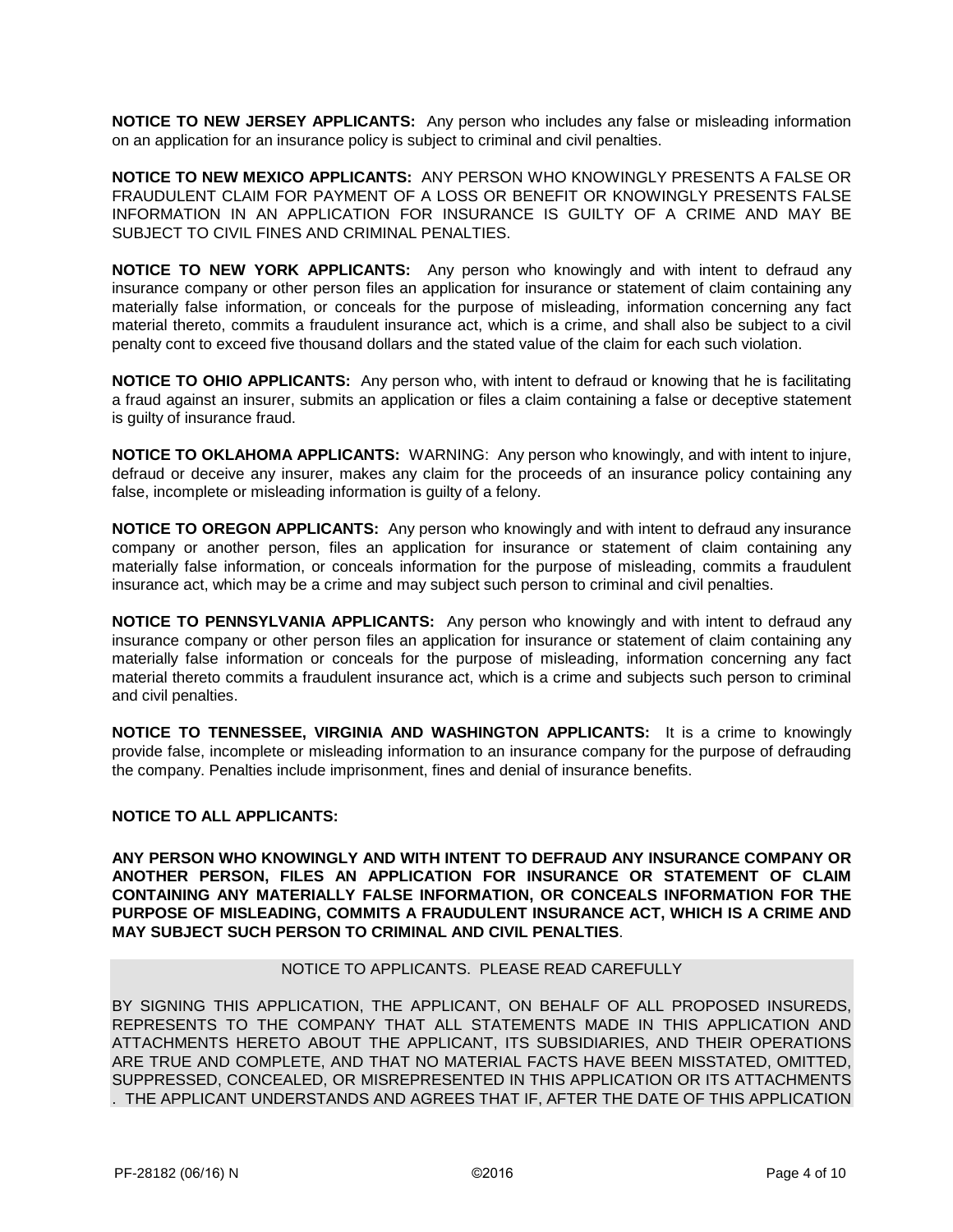AND PRIOR TO THE EFFECTIVE DATE OF ANY POLICY BASED ON THIS APPLICATION AND ATTACHMENTS, ANY OCCURRENCE, EVENT OR OTHER CIRCUMSTANCE SHOULD RENDER ANY OF THE INFORMATION CONTAINED IN THIS APPLICATION INACCURATE OR INCOMPLETE, THEN THE APPLICANT SHALL NOTIFY THE COMPANY OF SUCH OCCURRENCE, EVENT OR CIRCUMSTANCE AND SHALL PROVIDE THE COMPANY WITH INFORMATION THAT WOULD COMPLETE, UPDATE OR CORRECT SUCH INFORMATION. ANY OUTSTANDING QUOTATIONS MAY BE MODIFIED OR WITHDRAWN AT THE SOLE DISCRETION OF THE COMPANY.

COMPLETION OF THIS FORM DOES NOT BIND COVERAGE. THE APPLICANT'S ACCEPTANCE OF THE COMPANY'S QUOTATION IS REQUIRED BEFORE THE INSURANCE MAY BE BOUND AND A POLICY ISSUED. THE APPLICANT UNDERSTANDS AND AGREES THAT THE COMPANY, IN PROPOSING TO PROVIDE INSURANCE, HAS RELIED ON THIS APPLICATION AND ALL ATTACHMENTS, AND THAT THIS APPLICATION AND ALL ATTACHMENTS ,ARE (1) MATERIAL AND THE BASIS OF THE CONTRACT WITH THE COMPANY, AND (2) DEEMED TO BE A PART OF THE POLICY TO BE ISSUED AS IF PHYSICALLY ATTACHED THERETO. THE APPLICANT HEREBY AUTHORIZES THE RELEASE OF CLAIMS INFORMATION FROM ANY PRIOR INSURERS TO THE COMPANY.

THE UNDERSIGNED OFFICER OF THE APPLICANT CERTIFIES AND REPRESENTS THAT HE/SHE IS DULY AUTHORIZED TO EXECUTE THIS APPLICATION ON BEHALF OF THE APPLICANT AND ITS SUBSIDIARIES.

Applicant's Signature:

\_\_\_\_\_\_\_\_\_\_\_\_\_\_\_\_\_\_\_\_\_\_\_\_\_\_\_\_\_\_\_\_\_\_\_\_\_\_\_\_\_\_\_\_\_ (Must be signed by an Officer of the Applicant)

Print Name and Title

 / / Date (Mo./Day/Yr.)

## **FOR FLORIDA APPLICANTS ONLY:**

Agent Name:

Agent License Identification Number: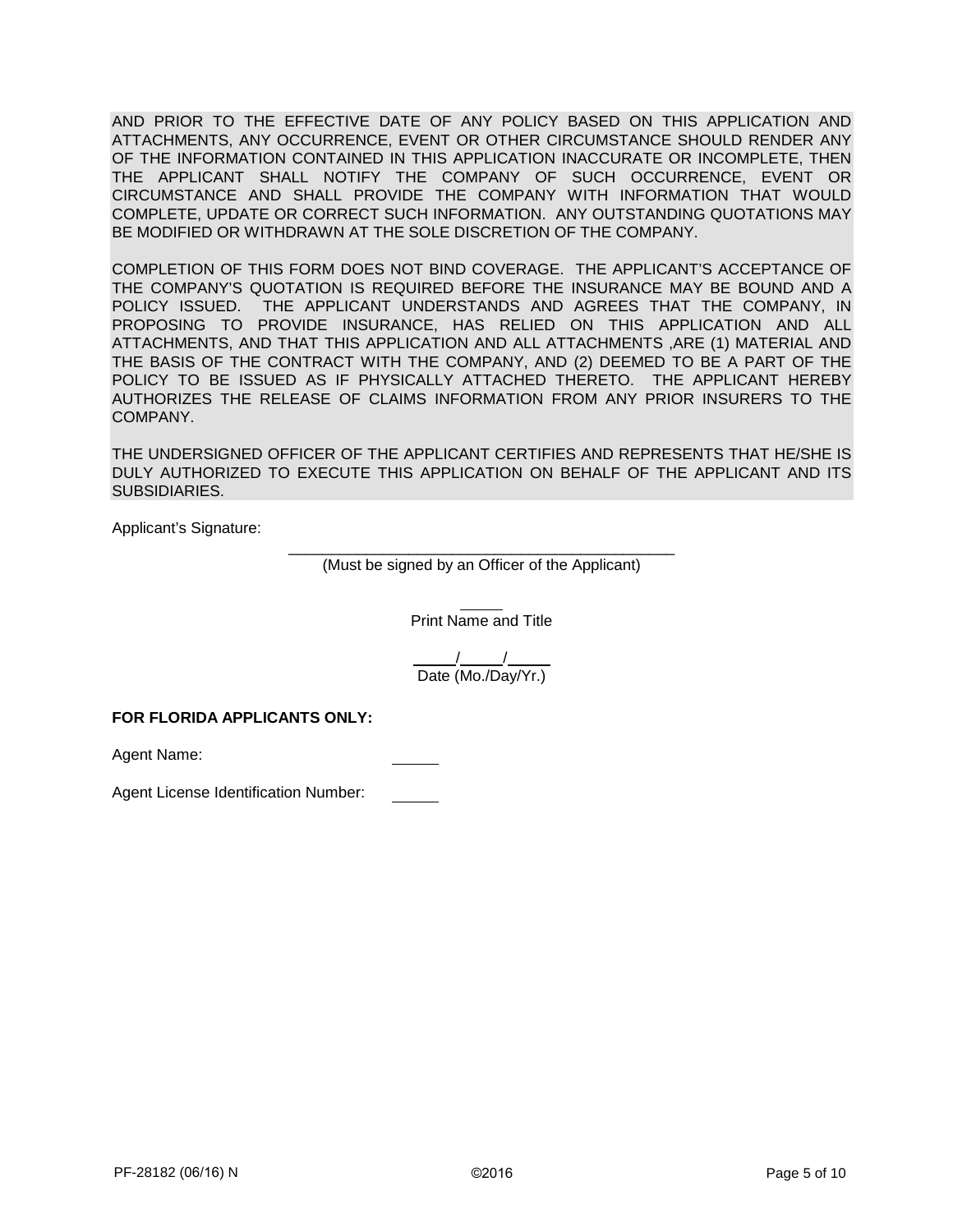## **FOR IOWA APPLICANTS ONLY:**

Broker:

Address:

**FOR MISSOURI AND WYOMING APPLICANTS ONLY:**

**PLEASE ACKNOWLEDGE AND SIGN THE FOLLOWING DISCLOSURE TO YOUR APPLICATION FOR INSURANCE:**

**THE APPLICANT UNDERSTANDS AND ACKNOWLEDGES THAT THE POLICY FOR WHICH IT IS APPLYING CONTAINS A DEFENSE WITHIN LIMITS PROVISION WHICH MEANS THAT CLAIMS EXPENSES WILL REDUCE THE POLICY'S LIMITS OF LIABILITY AND MAY EXHAUST THEM COMPLETELY. SHOULD THAT OCCUR, THE APPLICANT SHALL BE LIABLE FOR ANY FURTHER CLAIMS EXPENSES AND DAMAGES.**

Applicant's Signature:

\_\_\_\_\_\_\_\_\_\_\_\_\_\_\_\_\_\_\_\_\_\_\_\_\_\_\_\_\_\_\_\_\_\_\_\_\_\_\_\_\_\_\_\_\_ (Must be signed by an Officer of the Applicant)

> Print Name and Title / / Date (Mo./Day/Yr.)

**For purposes of creating a binding contract of insurance by this application or in determining the rights and obligations under such contract in any court of law, the parties acknowledge that a signature reproduced by either facsimile or photocopy shall be the same force and effect as an original signature and that the original and any such copies shall be deemed on and the same document.**

# **Please fully complete and attach the Information for the Coverage Section (s) desired.**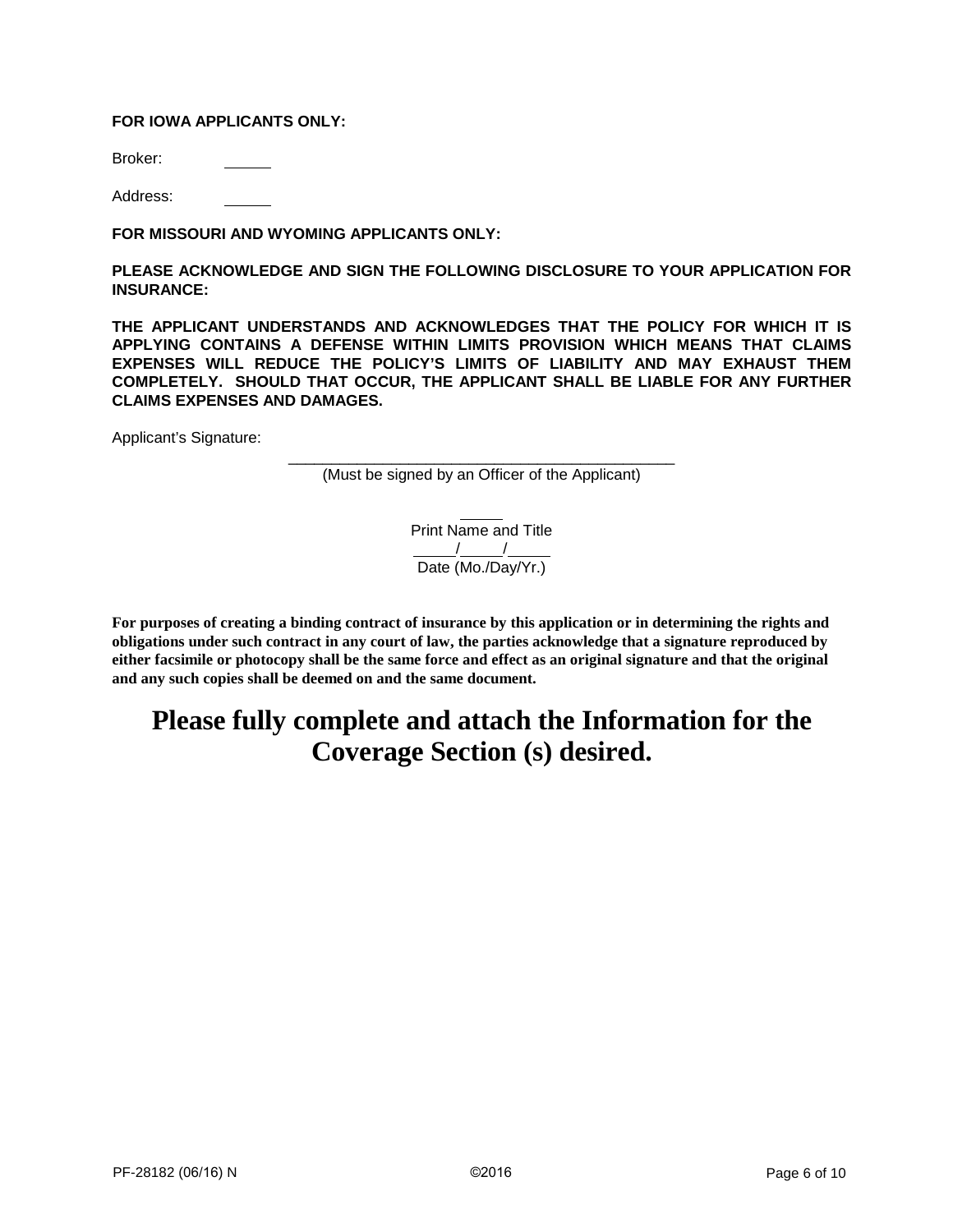## **Employment Practices Coverage Section Information**

| Is the Organization seeking Employment Practices coverage? If yes, please answer the following<br>questions. |               |                                    |                                                                                                                                                                                          |  |     | N <sub>0</sub> |
|--------------------------------------------------------------------------------------------------------------|---------------|------------------------------------|------------------------------------------------------------------------------------------------------------------------------------------------------------------------------------------|--|-----|----------------|
| 1.                                                                                                           |               | Total number of employees:         | Full-Time:<br>Part-Time:<br>Temporary, Seasonal:<br>Leased:<br><b>Independent Contractors:</b><br>Volunteers:                                                                            |  |     |                |
| 2.                                                                                                           |               | or Volunteers of the Organization? | Does the organization anticipate in the next 12 months, or has the Organization transacted<br>in the last 12 months, any consolidations or layoffs affecting 35% or more of the employee |  | Yes | No             |
| 3.                                                                                                           |               |                                    | Describe the internal controls the Company maintains for Employment Practices.                                                                                                           |  |     |                |
|                                                                                                              | a)            | employee?                          | Does the Company publish and distribute an employee handbook to every                                                                                                                    |  | Yes | N <sub>0</sub> |
|                                                                                                              | b)            | or sexual harassment?              | Are there written procedures for handling employee complaints of discrimination                                                                                                          |  | Yes | N <sub>0</sub> |
|                                                                                                              | $\mathbf{c})$ |                                    | Are there written procedures for handling employee grievances or complaints?                                                                                                             |  | Yes | N <sub>o</sub> |
| 4.                                                                                                           |               | position) of the Company:          | Please provide the following information for the Risk Manager/Human Resource Manager (or equivalent                                                                                      |  |     |                |
|                                                                                                              | Name:         |                                    | Direct Phone Number:                                                                                                                                                                     |  |     |                |
|                                                                                                              | Title:        |                                    | Fax Number:                                                                                                                                                                              |  |     |                |

E-mail Address: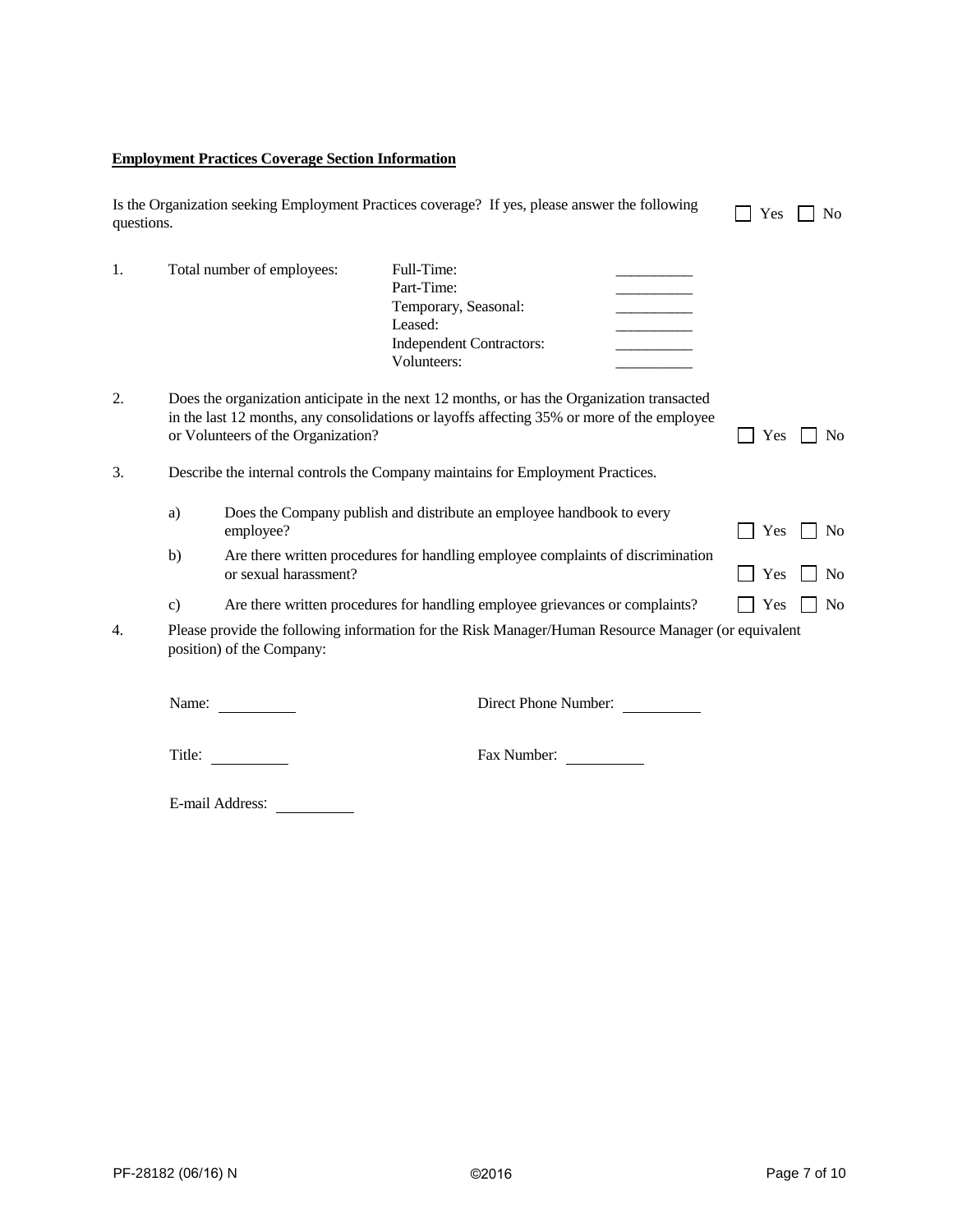## **Insured Person and Organization Coverage Section Information**

|    | Is the Organization seeking Directors & Officers and Organization coverage? If yes, please answer<br>the following questions.                 | Yes<br>N <sub>0</sub>       |
|----|-----------------------------------------------------------------------------------------------------------------------------------------------|-----------------------------|
| 1. | Describe the following financial information of the Organization for the most recent fiscal year-end.                                         |                             |
|    | <b>Total Assets</b><br>a)                                                                                                                     |                             |
|    | b)<br>Does the Organization have a negative Fund balance? If Yes, please provide<br>complete financial statements                             | Yes<br>N <sub>0</sub>       |
| 2. | Number of for-profit subsidiaries the Organization owns:                                                                                      | Exact number if more than 1 |
| 3. | Are the annual revenues for the subsidiaries referenced above greater than<br>\$250,000? If Yes, please provide complete financial statements | $Yes \mid$<br>No            |
| 4. | Are board members Elected?                                                                                                                    | Yes  <br>N <sub>0</sub>     |
| 5. | Do board meet more than 3 times a year?                                                                                                       | Yes  <br>No                 |
| 6. | Does organization do peer review, credentialing or standard setting?                                                                          | Yes<br>N <sub>0</sub>       |
|    | If yes please explain:                                                                                                                        |                             |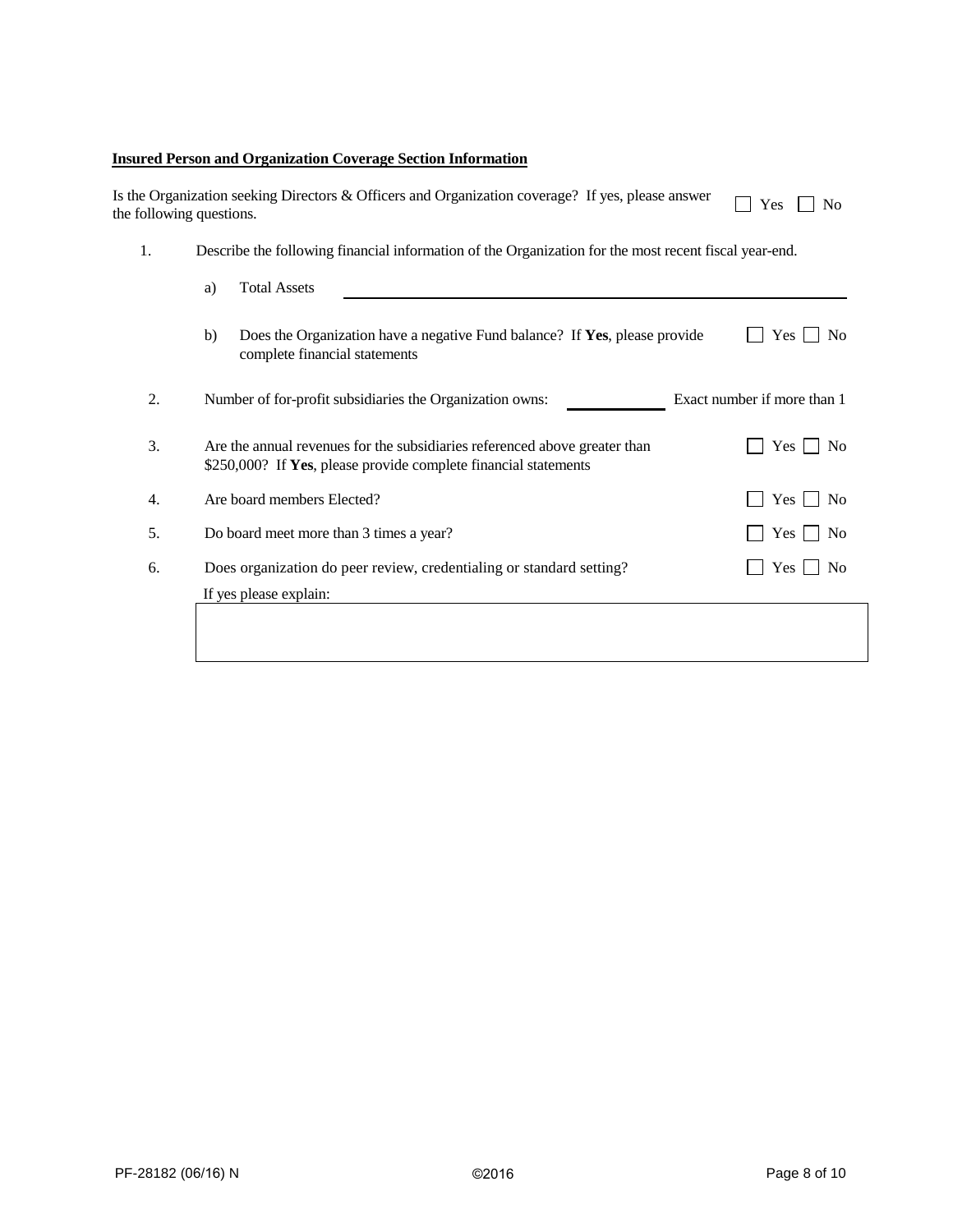## **Fiduciary Coverage Section Information**

| Is the Organization seeking Fiduciary Liability coverage? If yes, please answer the following<br>questions. |                     |                                                                                                                                                                                    |  | $Yes \bigsqcup No$                                                                                                                                                                |                    |
|-------------------------------------------------------------------------------------------------------------|---------------------|------------------------------------------------------------------------------------------------------------------------------------------------------------------------------------|--|-----------------------------------------------------------------------------------------------------------------------------------------------------------------------------------|--------------------|
| 1.                                                                                                          |                     | insurance? If yes, please provide details on a separate page.                                                                                                                      |  | Does the Company have more than five (5) plans to be covered under the proposed                                                                                                   | $Yes \mid \mid No$ |
| 2.                                                                                                          |                     | Indicate the type of plans to be insured:                                                                                                                                          |  | Pension:<br>Welfare Benefit:<br>Profit Sharing:<br>Employee Stock Ownership:<br><b>Independent Contractors:</b>                                                                   |                    |
| 3.                                                                                                          |                     | Total number of employees currently enrolled in all plans:                                                                                                                         |  |                                                                                                                                                                                   |                    |
| 4.                                                                                                          |                     | 0 to 10<br>11 to 30<br>31 to 50<br>51 to 75<br>76 to 100<br>101 to 150<br>\$0 to 1,000,000<br>\$1,000,001 to 5,000,000<br>\$5,000,001 to 25,000,000<br>\$25,000,001 to 100,000,000 |  | 151 to 225<br>226 to 300<br>301 to 400<br>401 to 500<br>Over 500<br>Exact number, if over 500:<br>Total asset value of all plans combined for the most recent fiscal year.        |                    |
| 5.                                                                                                          |                     | Over \$100,000,000                                                                                                                                                                 |  | Do all of the plans conform to the standards of eligibility, participation, vesting and                                                                                           | $Yes \tNo$         |
|                                                                                                             | amended?            |                                                                                                                                                                                    |  | other provisions of the Employee Retirement Income Security Act of 1974, as                                                                                                       |                    |
| 6.                                                                                                          | on a separate page. |                                                                                                                                                                                    |  | Are any of the plans under funded by more than 30%? If yes, please provide details                                                                                                | $Yes \tN$          |
| 7.                                                                                                          |                     |                                                                                                                                                                                    |  | Are more than 10% of the assets of any plan, other than an Employee Stock Ownership<br>Plan, invested in any securities of or loan to the Company? If yes, please provide details | Yes  <br>  No      |

on a separate page.